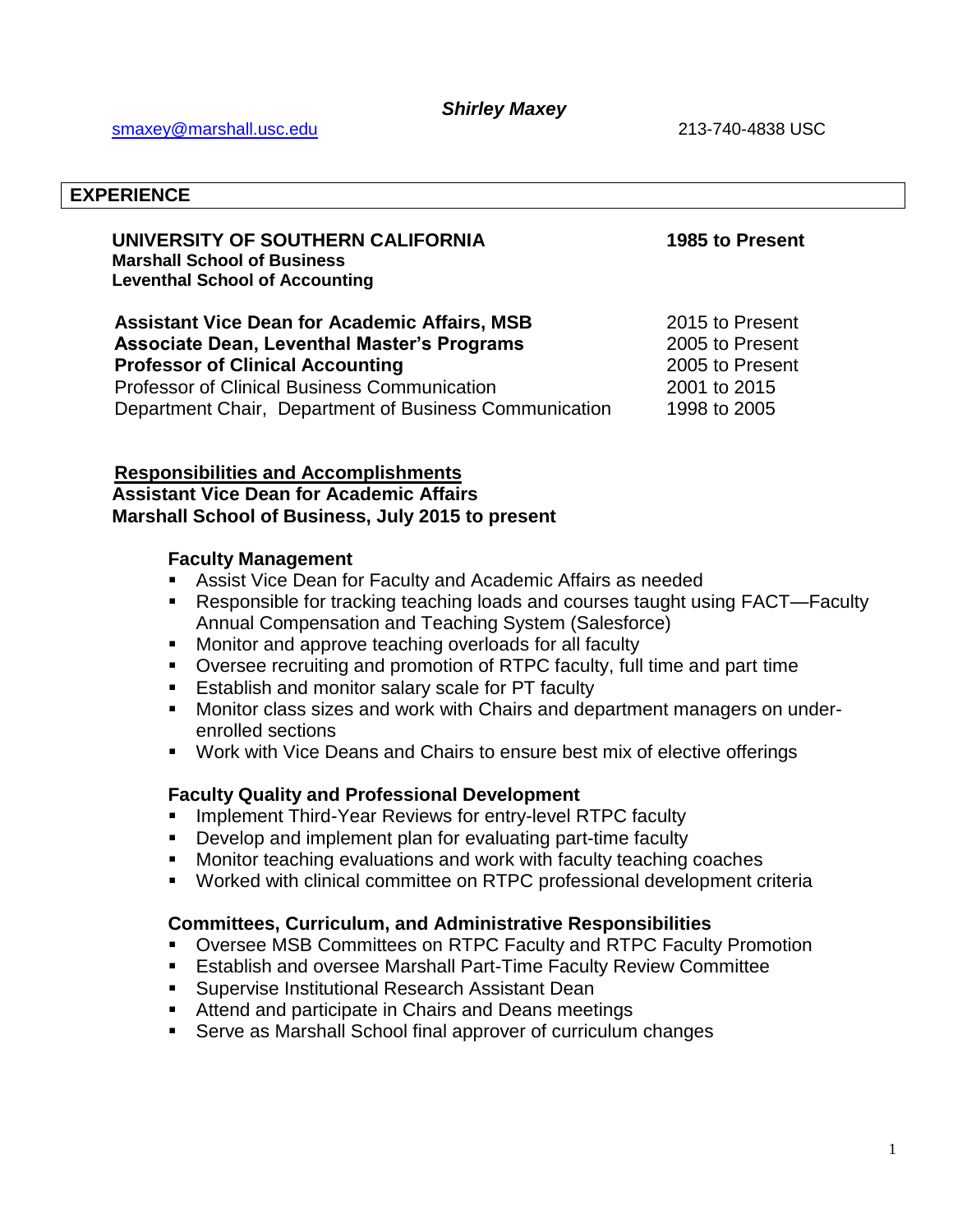## **Associate Dean, Graduate Programs Leventhal School of Accounting, 2005 to present**

# **Leadership and Administrative Responsibilities**

- Consult with Dean, faculty, staff and board of advisors to develop and implement strategies for continuous improvement and program growth
- Lead team responsible for recruiting students, admissions, scholarships, academic advising, class scheduling, curriculum issues and career placement
- Interview 65+ program applicants each year; admit and follow up as needed
- **Promote student life/community activities throughout the year including orientations,** sports activities, Thanksgiving celebration, end-of-semester celebrations, Chinese New Year celebrations and commencement
- Spearhead professional development of full time students through workshops and individual interactions as needed
- Advise faculty and students as needed on academic and personal issues
- Worked with MAcc and MBT Graduate Committees to review and update curriculum; implemented changes required by 2014 and 2017 CPA licensure requirement changes and developments in the profession
- Created "Leventhal Excellers" to increase student and faculty skill levels in Excel.
- **IDED 15 IDENT** Identify annually approximately 35 MAcc/MBT students to work as instructional assistants or in program administration during the academic year; match students with faculty and programs and adjust throughout the year as needed
- **EXECT** Lead Assurance of Learning efforts for master's degree programs
- Active in Accounting Program Leaders Group of AAA and FSA
- **Promoted development of MAcc with Data and Analytics**

## **Academic Program Manager, AACSB International Bridge Program for Professionally Qualified Faculty, 2006 to present**

- Appointed by Marshall Deans to represent USC Marshall and Leventhal in developing and managing week-long teaching program for business executives.
- Appointed academic seminar manager by AACSB for program presentations in universities across the country. (This year held the  $18<sup>th</sup>$  program at New York University.
- Promote strengths of USC/Marshall/Leventhal to 400 Bridge Program "graduates" since program inception, as well as to AACSB management
- Select faculty from different universities, review and approve all course materials, and host programs at USC, UC Irvine, Babson College, George Mason University, Ohio State University, University of Texas, Austin, Georgetown University, Washington University at St. Louis (2016), UCLA, NYU.
- **Produced revenue sharing income for USC Marshall--\$98,000 (2006-2012)**
- **Hired both full-time and part-time RTPC faculty from Bridge Program**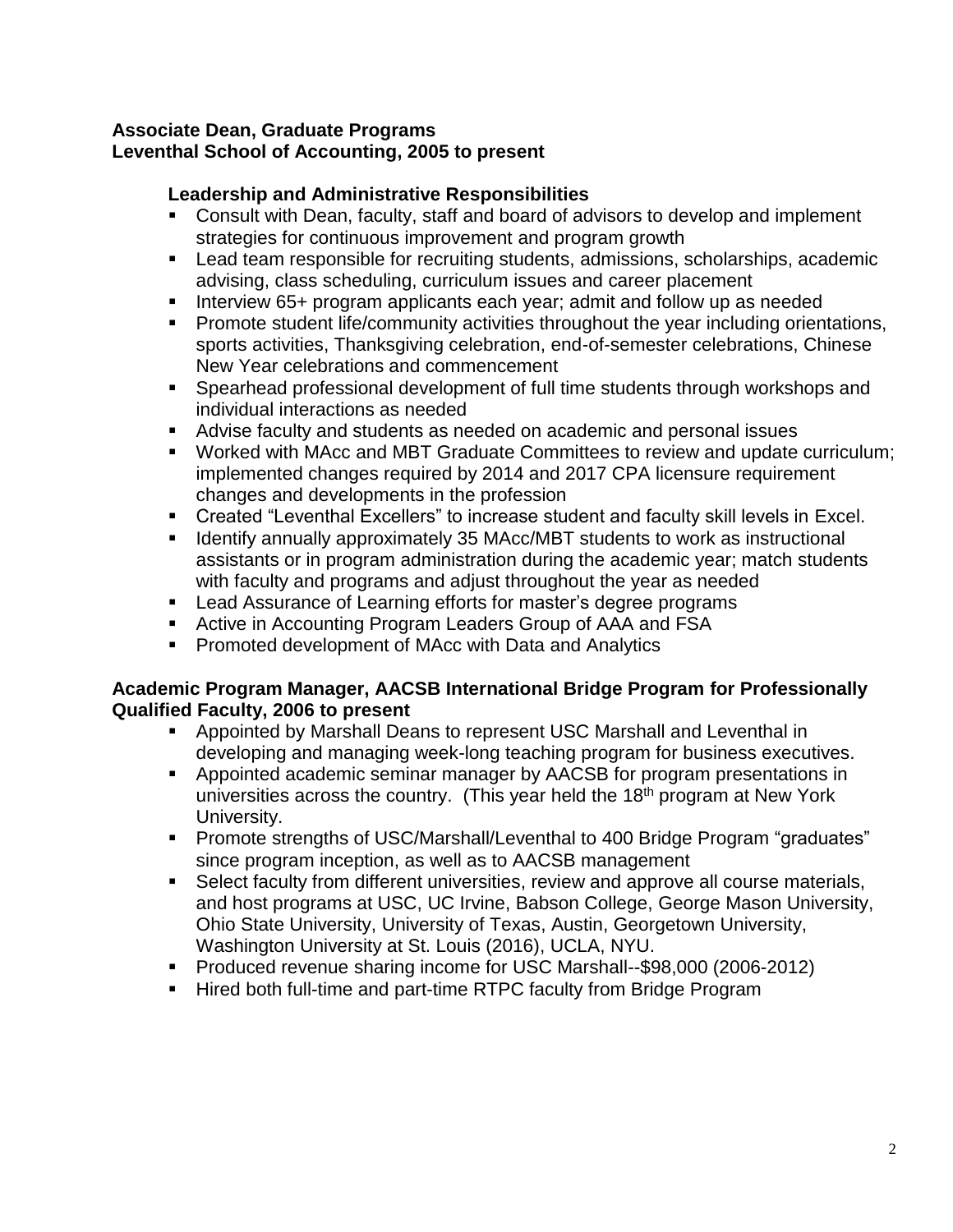## **Program Coordinator, PwC International Tax Immersion Program, 2011 to 2018**

In competition with other schools, developed winning proposal for educational program for PwC international tax professionals. USC is the only location that PwC partnered with for this global program.

### **Department Chair, Department of Business Communication, 1998-2004.**

- **EXECT** Led efforts to increase visibility and reputation of department/center
- **EXECTED ADVALUATE:** Created Advanced Writing for Business as part of USC Writing Program
- Attracted 4 underrepresented minority faculty, resulting in first Marshall course designated for USC diversity requirement

## **University, Marshall, and Leventhal School Service Involvement**

- **University Graduate Program Deans Committee**
- **University Deans of Faculty Council**
- **Marshall RTPC Promotions Committee**
- **Marshall RTPC Faculty Committee**
- Leventhal Master of Accounting Curriculum Review Committee
- Leventhal Master of Business Taxation Curriculum Review Committee
- **EXEC** Leventhal School Development Activities

## **Prior Professional Positions**

## **COMMUNICATION TRAINING & CONSULTING**

*Principal (Full time 1979-1985; Part-time 1985-2015)*

- Develop and conduct communication training for accounting professionals across the US and internationally, including Vienna, Rome, Paris, Madrid, Zurich, and Bangkok.
- Communication coach/mentor to accounting professionals at partner and senior manager levels, specializing in women pursuing top management positions.
- Write and edit reports and significant communications for corporate clients.
- Develop communication training programs for local and national distribution by CPA firms and corporations.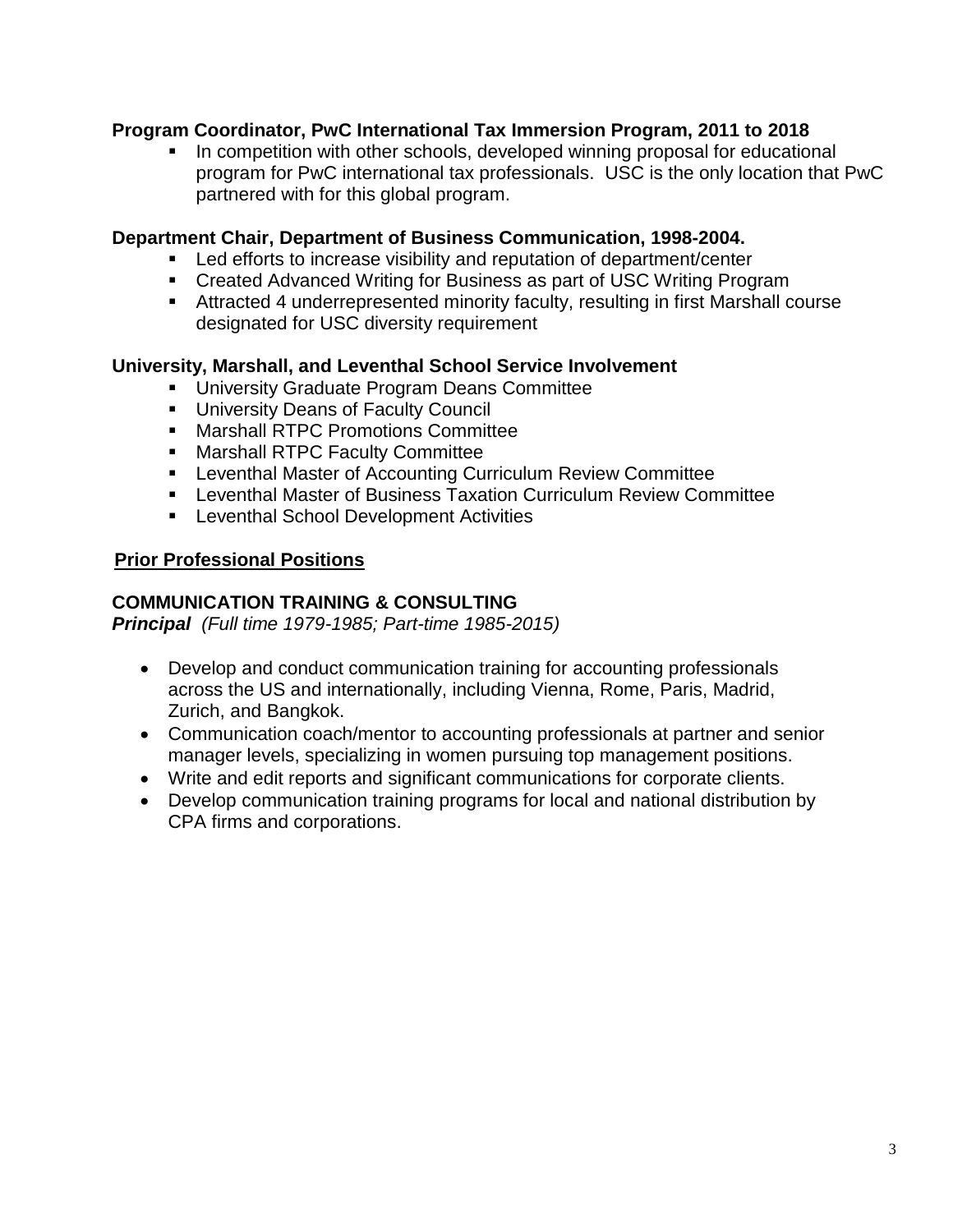### **COOPERS & LYBRAND (now PricewaterhouseCoopers, LLP)** *Communication and Business Development Specialist*

Completed academic and internal training in accounting, auditing, and business, as part of program to recruit and develop liberal arts graduates. Worked with audit, tax, and consulting groups throughout firm.

Traveled throughout United States to create, organize, or coordinate projects, and review significant firm communications or practice development efforts.

Developed and conducted training sessions for client organizations.

### **CALIFORNIA STATE LEGISLATURE Joint Legislative Audit Committee, Office of the Auditor General** *Auditor and Analyst*

Conducted performance audits of state agencies and programs, including State Lands Division; Education Department; Human Services programs.

Worked on joint projects with Coopers & Lybrand, later recruited to join C&L.

Promoted to Editorial and Technical Assistant to California's Auditor General.

## **EDUCATION**

**University of California, Santa Cruz** Cowell College of the Humanities **University of California, Davis** Bachelor of Arts **California State University, Sacramento** Graduate Accounting and Business program

#### **AWARDS**

**Faculty Excellence Award**, Leventhal School, BAY **Award for Instructor Excellence**, California CPA Society, Statewide recognition for consistent record of excellence and dedication to improving professional education in California **Marshall Dean's Community Award Marshall Teaching Innovation Award Women Who Make a Difference Award Nominee,** LA Business Journal